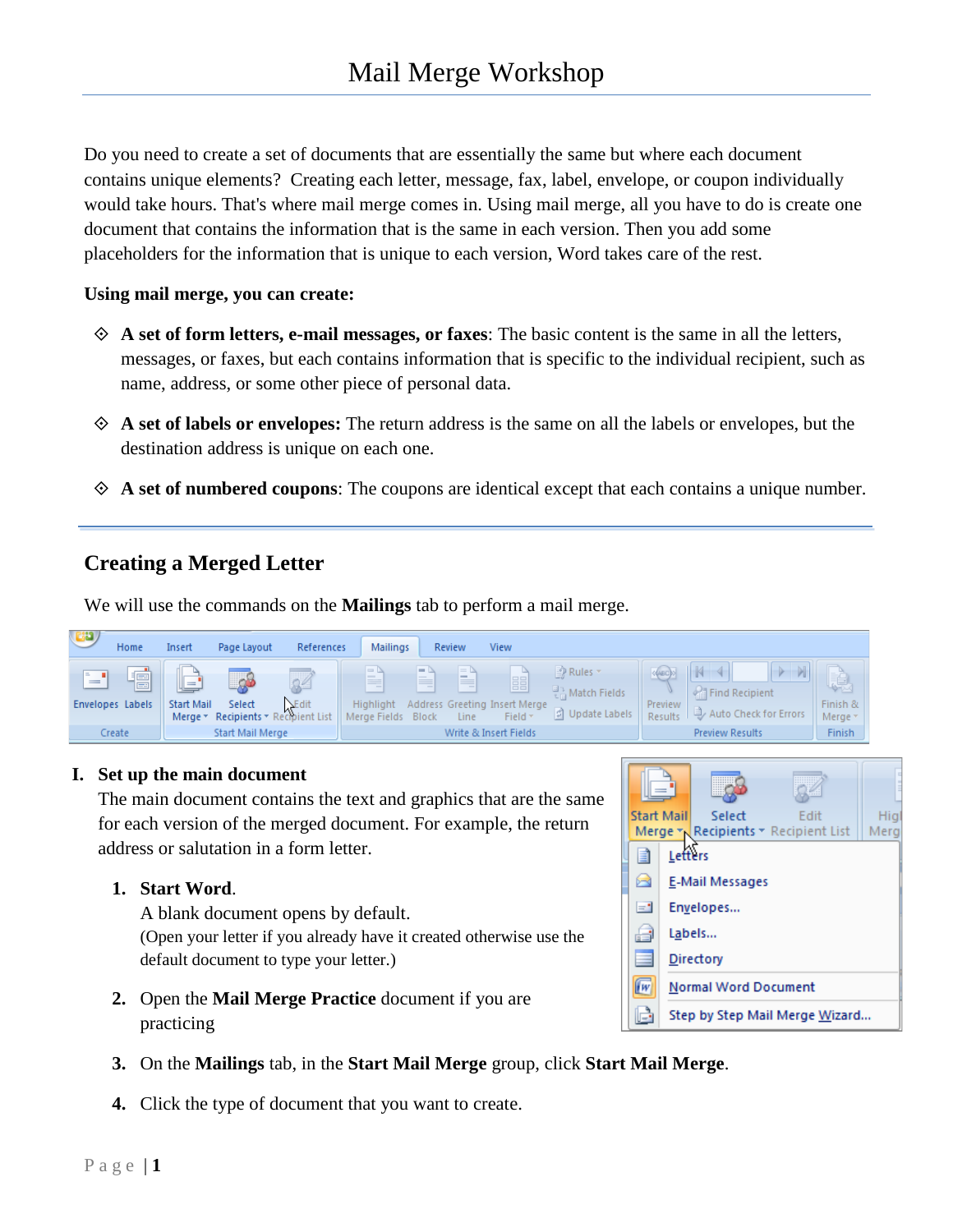## **II. Connect the document to a data source**

A data source is a file that contains the information to be merged into a document. For example, the names and addresses of the recipients of a letter. If you don't already have a data file, you can create one during the mail merge process.

## **Data file Sources:**

- **Microsoft Office Excel worksheet or a Microsoft Office Access database**
- **Type a new list**
- **Select from Outlook contacts**

# **Connect the document to a data source**

- 1. On the **Mailings** tab, in the **Start Mail Merge group**, click **Select Recipients**.
- 2. Click on **Use Existing List**
- 3. Navigate to the location of the Mail Merge Workshop "**Donations**" Excel workbook
- 4. Select the Excel workbook
- 5. Click open. Confirm that the correct worksheet that contains the data is selected.
- 6. Click OK

# **How to refine the list of recipients or items**

When you connect to a certain data file, you might not want to merge information from all the records in that data file into your main document.

To narrow the list of recipients or use a subset of the items in your data file, do the following:

1. On the **Mailings** tab, in the **Start Mail Merge** group, click **Edit Recipient List**.

| <b>Start Mail</b>       | Select | Fdit                                |  |
|-------------------------|--------|-------------------------------------|--|
|                         |        | Merge * Recipients * Recipient List |  |
| <b>Start Mail Merge</b> |        |                                     |  |

| Select                             | <b>F</b> dit                     | Highlight    |  |  |
|------------------------------------|----------------------------------|--------------|--|--|
|                                    | <b>Recipients Recipient List</b> | Merge Fields |  |  |
| Type New List                      |                                  |              |  |  |
| Use Existing List                  |                                  |              |  |  |
| Select from Outlook Contacts<br>s≡ |                                  |              |  |  |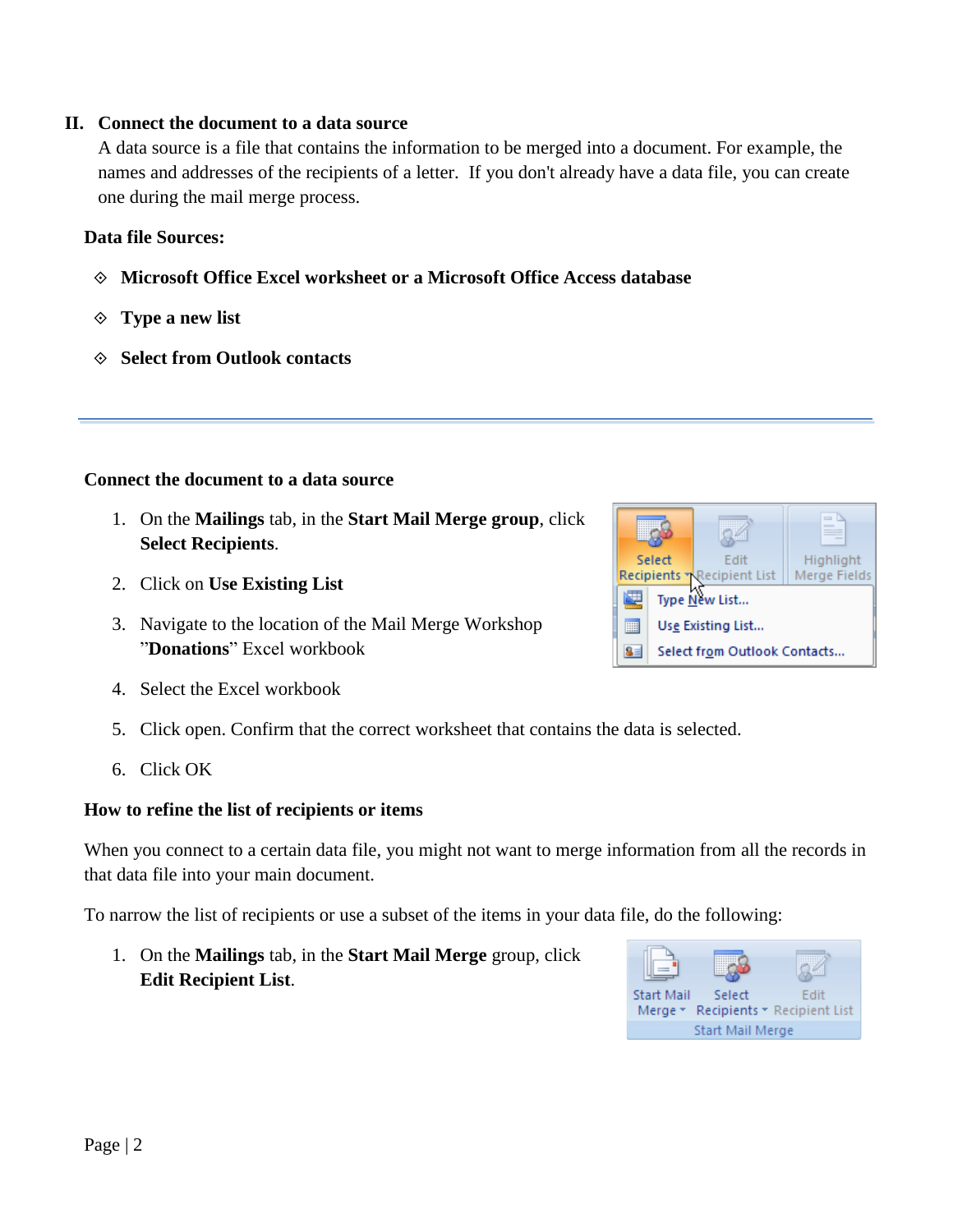- 2. In the **Mail Merge Recipients** dialog box, do any of the following:
	- **Select individual records –** This method is most useful if your list is short. Clear the check boxes next to the recipients you want to exclude.
	- **Sort records** Click the column heading of the item that you want to sort by.
	- **Filter records** This is useful if the list contains records that you know you don't want to see or include in the merge.

| Data Source        | ⊽                       | Title | <b>Street Address</b> | City           | State     | Postal Code<br>$\overline{\phantom{a}}$ |               |
|--------------------|-------------------------|-------|-----------------------|----------------|-----------|-----------------------------------------|---------------|
| Donations, xls     | ⊽                       | Mr    | 1098 Bishop Street    | Olean          | <b>NY</b> | 14760                                   |               |
| Donations, xls     | ✓                       | Mrs   | 3545 Grandview Avenue | Olean          | NY        | 14760                                   |               |
| Donations.xls      | ⊽                       | Mr    | 945 Bishop Street     | Olean          | <b>NY</b> | 14760                                   |               |
| Donations.xls      | ⊽                       | Mr    | 1345 Seneca Avenue    | Olean          | NY.       | 14760                                   |               |
| Donations, xls     | ⊽                       | Mr    | 1547 Seneca Avenue    | Olean          | NY        | 14760                                   |               |
| Donations.xls      | ⊽                       | Miss  | 75 Market Street      | Buffalo        | NY        | 14753                                   |               |
| Donations.xls      | $\overline{\mathbf{v}}$ | Miss  | 24 Water Street       | Buffalo        | NY        | 14753                                   |               |
| Donations.xls      | ⊽                       | Mr    | 56 Water Street       | Buffalo        | NY        | 14753                                   |               |
| Donations, xls     | ⊽                       | Mr    | 1575 High Street      | Buffalo        | <b>NY</b> | 14753                                   |               |
| Donations, xls     | ⊽                       | Mr    | 1445 Dugan Road       | Olean          | <b>NY</b> | 14760                                   |               |
| Donations.xls      | ⊽                       | Ms    | 1575 Highgate Street  | Buffalo        | NY.       | 14753                                   |               |
| Donatione vle      | □                       | Me    | 75 Highland Street    | <b>Ruffalo</b> | <b>NV</b> | 14753                                   |               |
|                    |                         |       | <b>TITL</b>           |                |           |                                         | $\rightarrow$ |
| <b>Data Source</b> |                         |       | Refine recipient list |                |           |                                         |               |
| Donations, xls     |                         |       | <b>4↓ Sort</b>        |                |           |                                         |               |
|                    |                         |       | Filter                |                |           |                                         |               |
|                    |                         |       | Find duplicates       |                |           |                                         |               |
|                    |                         |       | Find recipient        |                |           |                                         |               |
|                    |                         |       | Validate addresses    |                |           |                                         |               |

### **III. Add placeholders, called mail merge fields, to the document**

After you connect your main document to a data file, you are ready to type the text of the document and add placeholders that indicate where the unique information will appear in each copy of the document.

The placeholders, such as address and greeting, are called mail merge fields. Fields in Word correspond to the column headings in the data file that you select.

**Columns** in a data file represent categories of information. Fields that you add to the main document are placeholders for these categories.

**Rows** in a data file represent records of information. Word generates a copy of the main document for each record when you perform a mail merge.

By putting a field in your main document, you indicate that you want a certain category of information, such as name or address, to appear in that location.

*Note: When you insert a mail merge field into the main document, the field name is always surrounded by chevrons (« »). These chevrons do not show up in the merged documents. They just help you distinguish the fields in the main document from the regular text.*

#### **Adding the placeholders**

Page | 3

|   | А     | B                |                       |
|---|-------|------------------|-----------------------|
|   | Name  | <b>Last Name</b> | <b>Street Address</b> |
| 2 | Nancy | Anderson         | 123 Main St.          |
| З | Ann   | <b>Beebe</b>     | 567 Country Rd.       |
| 4 |       |                  |                       |
| 5 |       |                  |                       |
| 6 |       |                  |                       |
|   |       |                  |                       |
| 8 |       |                  |                       |
| 9 |       |                  |                       |

| «Address Block» |  |
|-----------------|--|
| Dear «Name»,    |  |
|                 |  |
|                 |  |
|                 |  |
|                 |  |
|                 |  |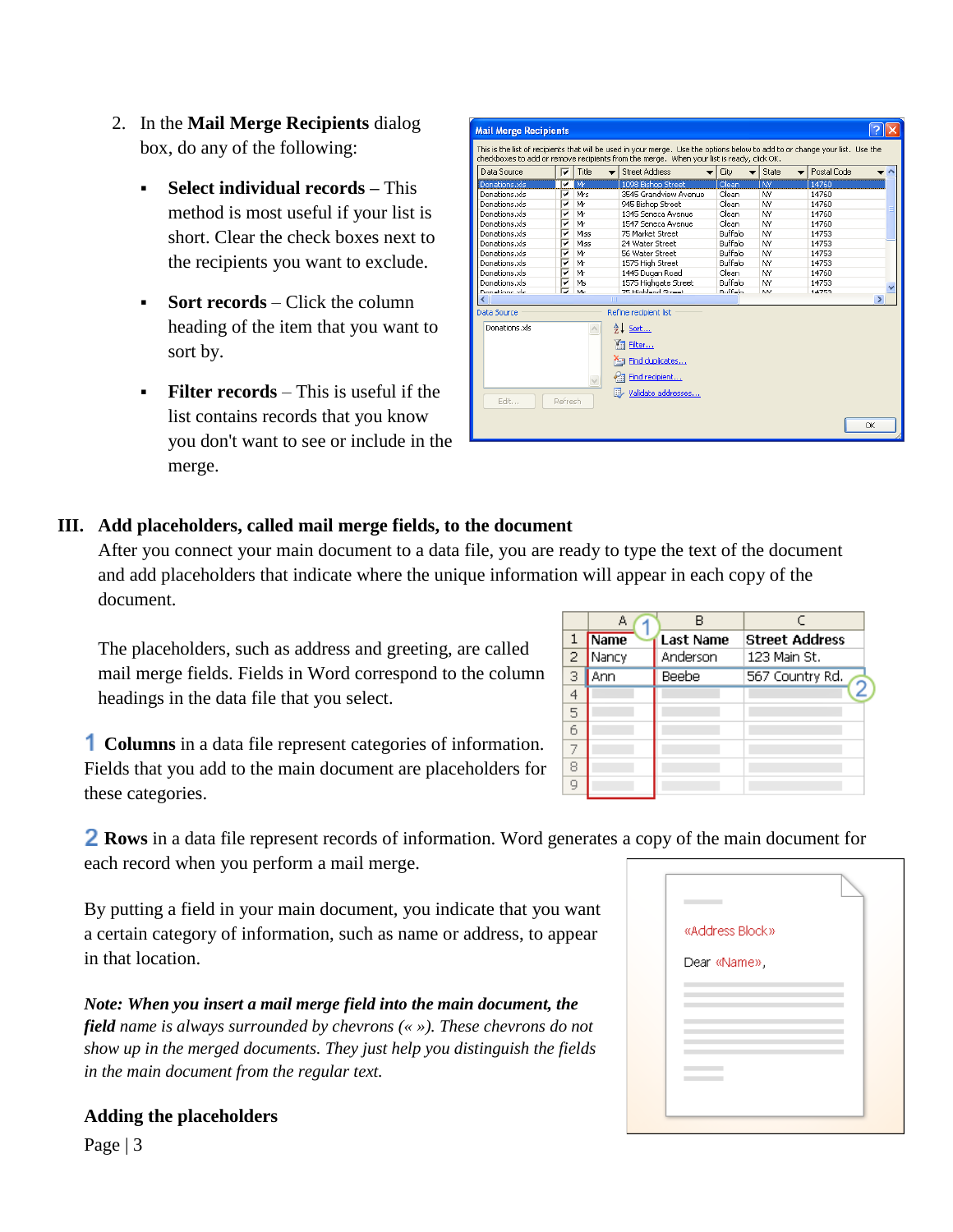- 1. In the practice letter, position the cursor at the beginning of "address block" and delete the text
- 2. Click on **Address Block** in the **Write & Insert Fields group**
- 3. From the **Insert Address Block dialog box** choose the **format** for the recipient's name.

| <b>Insert Address Block</b>                                                                                                                                                                                                                                                                                                                                         |                                                                                                                                                                         |
|---------------------------------------------------------------------------------------------------------------------------------------------------------------------------------------------------------------------------------------------------------------------------------------------------------------------------------------------------------------------|-------------------------------------------------------------------------------------------------------------------------------------------------------------------------|
| Specify address elements<br>$\vee$ Insert recipient's name in this format:<br>Joshua Randall Jr.<br>Joshua Q. Randall Jr.<br>Mr. Josh Randall Jr.<br>Mr. Josh Q. Randall Jr.<br>Mr. Joshua Randall Jr.<br>Mr. Joshua Q. Randall Jr.<br>Insert company name<br>$\triangleright$ Insert postal address:<br>$\bigcirc$ Never include the country/region in the address | Preview<br>Here is a preview from your recipient list:<br>D<br>▷<br>Mr<br>1098 Bishop Street<br>Olean, NY 14760                                                         |
| Always include the country/region in the address<br>O Only include the country/region if different than:<br><b>United States</b><br>$\vee$                                                                                                                                                                                                                          | Correct Problems<br>If items in your address block are missing or out of order, use<br>Match Fields to identify the correct address elements from your<br>mailing list. |
| $\vee$ Format address according to the destination country/region                                                                                                                                                                                                                                                                                                   | Match Fields.<br>OK<br>Cancel                                                                                                                                           |

- 4. Click the **Match Fields button \*\***We need to map the mail merge fields in Word to the columns in your data file\*\*
- 5. Next to **First Name** click on the drop down arrow and select the **First Name** *or the column in your data file that contains the first name information*.
- 6. Next to **Last Name** click on the drop down arrow and select **Last Name**
- 7. Click **OK**
- 8. In the practice letter, position the cursor at the beginning of "Greeting Line" and delete the text
- 9. Click on **Greeting Line** in the **Write & Insert Fields group**
- 10. From the **Insert Greeting Line dialog box** choose a **greeting line style**

| <b>Match Fields</b>                                                                                                                                                                                                                          |                       |  |  |  |
|----------------------------------------------------------------------------------------------------------------------------------------------------------------------------------------------------------------------------------------------|-----------------------|--|--|--|
| In order to use special features, Mail Merge needs to know<br>which fields in your recipient list match to the required fields.<br>Use the drop-down list to select the appropriate recipient list<br>field for each address field component |                       |  |  |  |
| <b>Required for Address Block</b>                                                                                                                                                                                                            |                       |  |  |  |
| Courtesy Title                                                                                                                                                                                                                               | Title                 |  |  |  |
| <b>First Name</b>                                                                                                                                                                                                                            | (not matched)         |  |  |  |
| Last Name                                                                                                                                                                                                                                    | <b>Last Name</b>      |  |  |  |
| Suffix                                                                                                                                                                                                                                       | Title                 |  |  |  |
| Company                                                                                                                                                                                                                                      | Last Name             |  |  |  |
| Address 1                                                                                                                                                                                                                                    | First Name            |  |  |  |
| Address 2                                                                                                                                                                                                                                    | <b>Street Address</b> |  |  |  |
| City                                                                                                                                                                                                                                         | City<br>State         |  |  |  |
| State                                                                                                                                                                                                                                        | Postal Code           |  |  |  |
| Postal Code                                                                                                                                                                                                                                  | Amount                |  |  |  |
| Country or Region                                                                                                                                                                                                                            | (not matched)         |  |  |  |
| Ontional information                                                                                                                                                                                                                         |                       |  |  |  |
| Use the drop-down lists to choose the field from your<br>database that corresponds to the address information Mail<br>Merge expects (listed on the left.)                                                                                    |                       |  |  |  |
| Remember this matching for this set of data sources on<br>this computer                                                                                                                                                                      |                       |  |  |  |
| OK<br>Cancel                                                                                                                                                                                                                                 |                       |  |  |  |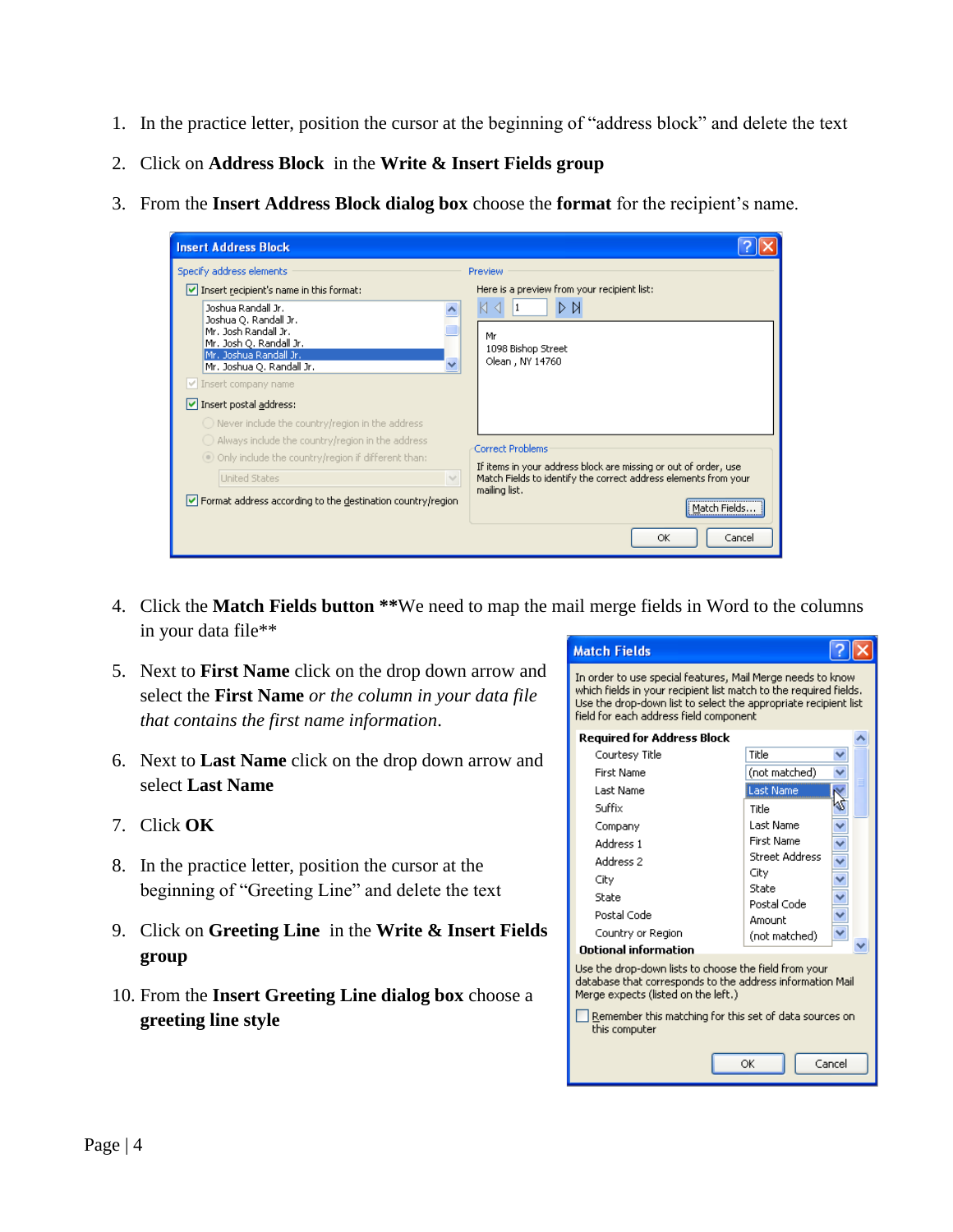- 11. If necessary click on Match Fields and match up your fields
- 12. Click **OK**
- 13. Select the "**Amount"** text in the practice letter and delete it
- 14. Click on **Insert Merge Field** in the **Write & Insert Fields group**
- 15. Click on **Amount** to insert the field in your letter
- 16. Click on **Preview Results button** in the **Preview Results group**
- 17. Notice the lack of formatting of the amount field
- 18. Click on the **Preview Results butto**n again to turn off the preview



## **Definitions:**

**Fields** are used as placeholders for data that might change in a document and for creating form letters and labels in mail-merge documents.



**Field codes:** Placeholder text that shows where specified information from your data source will appear; the elements in a field that generate a field's result. The field code includes the field characters, field type, and instructions.

**Field results**: Text or graphics inserted in a document when Microsoft Word carries out a field's instructions. When you print the document or hide field codes, the field results replace the field codes.

## **Switch between field codes and results**

To show or hide field codes for all fields in the document, press ALT+F9.



«Amount\_»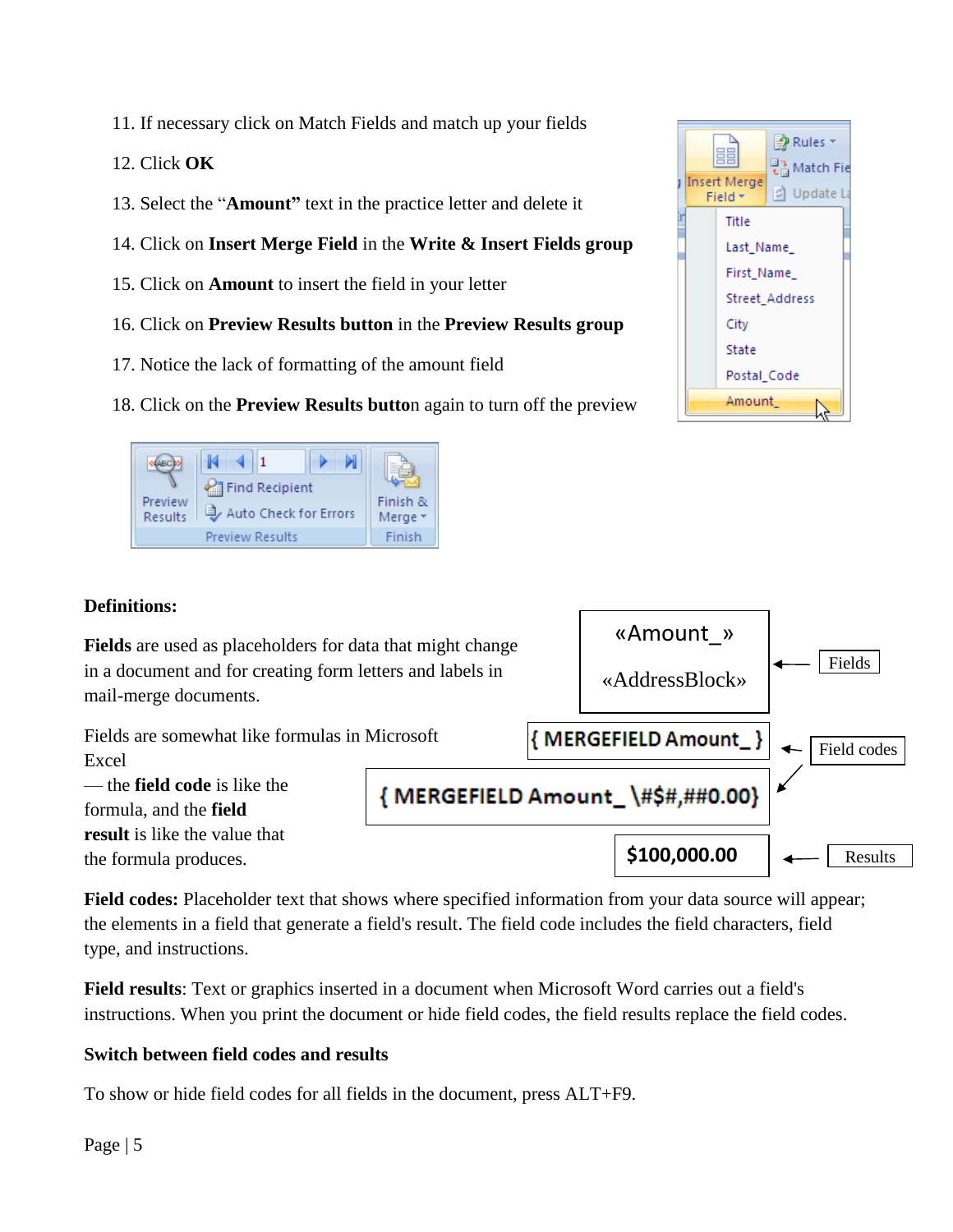### **Formatting the data using the Numeric Picture Field Switch**

The **Numeric Picture (\#) field switch** specifies how the data in the field will be displayed. This switch is called a "picture" switch because you use symbols to represent the format of the field result.

For example, the switch  $\forall$ # \$#,##0.00 in {MERGEFIELD Amount\_ $\forall$ #\$#,##0.00}displays a result such as "\$4,455.70." If the result of a field is not a number, this switch has no effect.

- 1. To show the field codes for all fields in the document, press ALT+F9.
- 2. Add the switch  $\frac{# $# , # \# 0.00}{ }$  to the {MERGEFIELD Amount\_} field code

| Your field code should look like this - |              | {MERGEFIELD Amount_}                                                          |
|-----------------------------------------|--------------|-------------------------------------------------------------------------------|
| Type in the switch                      | \#\$#,##0.00 |                                                                               |
|                                         |              | Now your field code should look like this - { MERGEFIELD Amount \#\$#,##0.00} |
|                                         |              |                                                                               |

- 3. Click Save
- 4. Press the ALT key  $+ F9$  to turn off the field codes

### **IV. Preview and complete the merge**

After you add fields to your main document, you are ready to preview the merge results. When you are satisfied with the preview, you can complete the merge.

### **Preview the merge**

You can preview your merged documents and make changes before you actually complete the merge.

To preview, do any of the following in the **Preview Results** group of the **Mailings** tab:

- Click **Preview Results**.
- Page through each merged document by using the **Next Record** and **Previous Record** buttons in the **Preview Results** group.



Preview a specific document by clicking **Find Recipient**.